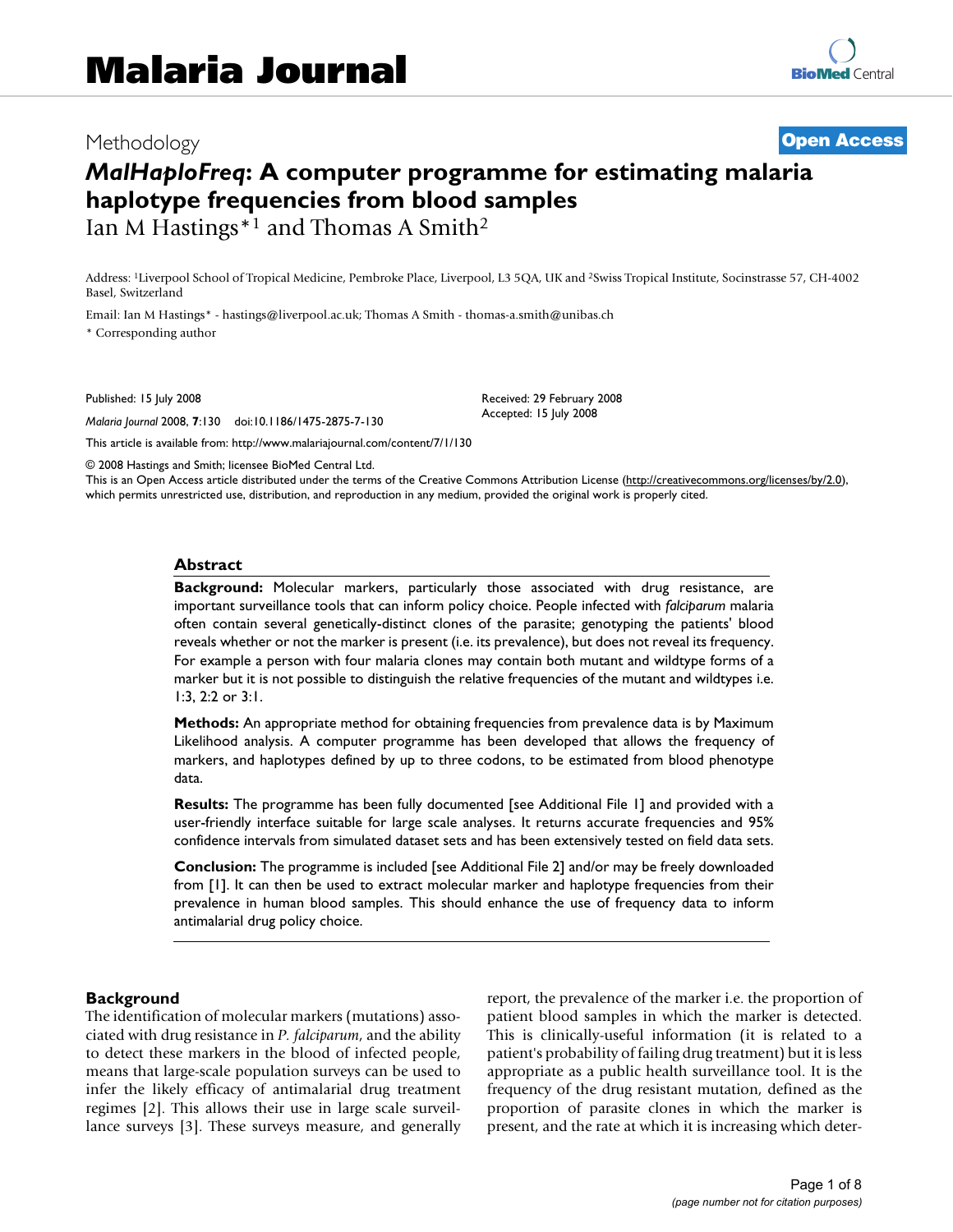mines the likely time before a drug becomes ineffective and requires replacement. Prevalence and frequency may differ markedly because several parasites clones often simultaneously co-infect the same patient: for example if patients have three clones (a 'multiplicity of infection' (MOI) of three) the frequency of the mutation among the parasites may be 10% but among patients its prevalence will be almost three times higher  $\approx$  3  $\times$  10% = 30% because each clone has a chance of bearing the marker (the true value, assuming statistical independence of clones, is actually  $1-(1-0.1)\hat{ }3 = 0.27 = 27\%$ .

This has several consequences: (a) Prevalences depend on MOI so, unlike frequency, they are not directly comparable across regions with different epidemiology (Figure 1); (b) Prevalences have different dynamics compared to frequency: they increase rapidly in the early spread of resistance but less slowly at later times (Figure 1); (c) The selection coefficient driving resistance is a key population genetic measurement but can only be estimated from a time series of frequency data [4].

A further drawback of using prevalences is that they do not measure the frequencies with which combinations of alleles, (haplotypes) occur together in the same parasite. It is these haplotype frequencies that most directly measure the probability that a parasite is genetically resistant. For example, mutations in codons 51, 59 and 108 in *dhfr* all affect a parasite's ability to survive treatment with antifolate drugs (reviewed in [5]), and the probability that



#### **Figure 1**

**How prevalence depends on frequency and multiplicity of infection (MOI)**. The marker has a 10% selective advantage over the wildtype form and its frequency is increasing over time. The corresponding prevalence of the marker is shown over the same time scale assuming each human in the population contains either 2, 3, or 5 malaria clones (MOI = 2,3,5).

parasites will survive in a mixed infection depends on whether these mutations are present in the same genome or not. The prevalences of mutations at each codon cannot be directly translated into haplotype frequencies. For example, a patient may be infected by two malaria clones and genotyping reveals the presence of only mutants at position 108 and the presence of both mutant and wildtype at positions 51 and 59; consequently, it is impossible from these data to distinguish whether the clones are (i) mutant at 108 in one clonal haplotype and mutant at 108+51+59 in the other haplotype, or (ii) mutant at 108+51 in one clone haplotype and mutant at 108+59 in the other haplotype. The situation becomes even more complex as MOI increases.

Statistical approaches for estimating gene and haplotype frequencies in the presence of uncertainty use Maximum Likelihood methodology and are described in standard population genetic textbooks such as Hartl & Clark [6]) and in journal reviews such as Williams & Dye [7]). This approach was used by Hill and Babiker [8] to estimate MOI in blood samples from Tanzania. If the MOI is known, then estimation of allele frequencies for resistance markers in malaria is analogous to that of estimating frequencies from phenotype data in a polyploid organism, where the MOI is equivalent to the ploidy. Such estimates have been reported in a study of chloroquine resistance markers in Tanzania [9] and software for carrying out such estimation is available at [10].

The problem of estimating haplotype frequencies from such ambiguous genetic data is somewhat more complicated. An appropriate method is, once again, to use ML methodology. In essence the ML approach is to initially guess the frequency of haplotypes, measure how consistent these frequencies are with the observed prevalence of combinations of mutations in the blood samples, and continue changing and improving estimated values of haplotype frequencies until they provide the best match to the data. This paper describes a freely-available computer programme that uses these techniques to estimate both allele and/or haplotype frequencies from prevalence data. It has two main advantages over existing methodologies.

Firstly, it can simultaneously analyse all the samples in a dataset irrespective of their levels of MOI/ploidy. Haplotypes can be directly observed in samples with only a single infection i.e. where MOI is 1. Samples with MOI of 2 are diploid (the sample contains two haplotypes) and haplotype frequencies could be inferred in this subset of the data using existing software (e.g. [11]) designed to analyse samples from diploid organisms such as humans, mice, drosophila (where, obviously, one haplotype comes from the mother and one from the father). To our knowledge no software exists to infer haplotype frequencies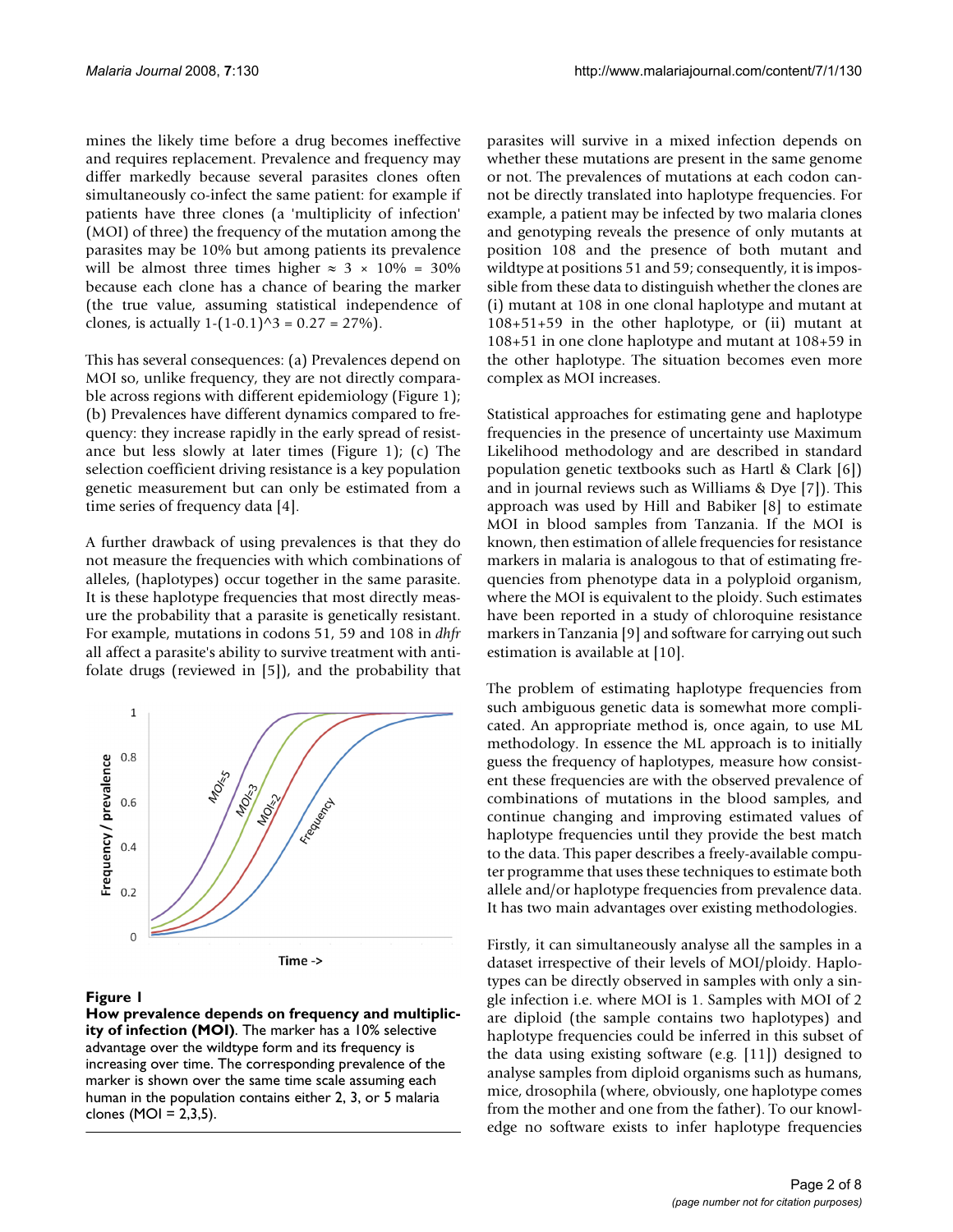where ploidy (MOI) exceeds 2 and our software is explicitly designed to allow this. Our software therefore allows simultaneous analysis of the entire dataset including samples where MOI exceeds 2.

Secondly, existing methods for estimating frequency at a single SNP in malaria samples (e.g. [8,9] cited above) assume perfect information of the constituent haplotypes. For example, if a sample contains four haplotypes of type 'A' and 1 of type 'B' then these analyses assume the sample would be correctly genotyped as 'AB'. In practice 'minor genotypes' are often not detected and the sample would be misclassified as type 'A'. This non-detection may be due to the minor clone signal being swamped during PCR amplification and/or because many genotyping protocols state that 'minor signals' (e.g. "genotypes returning a signal less than 20% of the largest peak") be ignored; both situations result in a 'mixed' genotype infection being erroneously recorded as single genotype. Our programme allows this effect to be incorporated into the analysis and again, to the best of knowledge, is unique in this respect.

The programme is designed to be flexible and could be used to analyse similar genetic datasets obtained from other organisms whose samples vary in ploidy. Analysis of samples containing multiple genotypes of other infectious agents is the obvious example, but whole organisms which vary in ploidy level could also be analysed using our approach. However the software was specifically designed to analyse malaria in blood samples and herein will only be discussed within this context.

# **Methods**

The programme was written in C for ease of portability across PC, Macintosh and UNIX computer operating systems. A comprehensive users' manual accompanies the programme [see Additional File 1] and gives greater details of the underlying methodology as well as details on how to run the programme, interpret the data, and more general advice on decisions that have to be made is setting up the analysis. The programme (PC version) and manual can be freely downloaded from [1] and the basic format of input and output is shown on Figure 2.

The programme will estimate haplotype frequencies defined by mutations at up to three codons. This limit was dictated by the fact that the complexity of the calculations rises exponentially with the number of codons. For example, analysis of haplotypes defined at 3 codons has to consider  $3^3$  = 27 blood-sample phenotypes and estimate  $2^3$  = 8 haplotype frequencies, while extending the analysis to haplotypes defined at 5 codons requires considering 3<sup>5</sup> = 243 blood-sample phenotypes and estimating  $2^5 = 32$ haplotype frequencies. A further reason for limiting haplotype definitions to a maximum of three codons is because it is rarely necessary in practice to analyse more than three codons simultaneously. For example, mutations in *dhfr* invariably accumulate in sequence, first at codon 108, then 51 or 59 then at 164 so if analysing the frequency of haplotypes containing the 164 mutation, it can be safely assumed that all haplotypes containing the 164 mutation are also mutant at codon 108 (and probably also mutant at positions 51 at 59), so codon 108 can be omitted from the analysis. Note also that if a haplotype of interest is defined at separate, unlinked genes such as *dhfr* + *dhps* (e.g. the *dhfr*108+51+59 with *dhps*437+540 'quintuple' mutant haplotype) or *crt76*+*mdr86* haplotype, it is unnecessary to estimate the frequency of haplotypes defined by both loci: it is invariably sufficient to estimate the haplotypes at each locus separately and then assume linkage equilibrium between the loci (this is discussed in more detail in the programme user notes).

#### *Algorithm*

The programme is initialised internally by generating random haplotype frequency estimates and employs a 'hill climbing' routine to improve these estimates until it arrives at the ML estimate of haplotype frequencies. The estimated frequency of each haplotype is then systematically varied from its ML estimate and its 95% confidence interval (technically, a 95% support interval) is defined by the points at which the Log likelihood falls 2 units below the ML value [8].

The Log Likelihood appropriate for any given combination of parameter estimates is obtained as follows, using the haplotype and phenotype coding described in Figure 2. The programme considers each possible MOI in turn and cycles through all the combinations of the eight haplotypes that can occur within that MOI. For example, if MOI = 5, one possible combination would be 3 haplotypes of type  $[1][1][1]$  (i.e. mutant at all codons), 1 haplotypes of type [0][1][1] (i.e. wildtype at codon 1, mutant at codons 2 and 3) and 1 haplotypes of type [1][1][0] (i.e. mutant at codons 1 and 2, wildtype at codon 1). This would result in a blood sample phenotypes of [1][2][1][5] i.e. wildtype and mutants present at codon 1, only mutant at codon 2, wildtype and mutants present at codon 3, with MOI of 5. The probability of getting this combination is obtained from the multinomial distribution i.e.

$$
\binom{5}{3,1,1} 3^{x}1^{y}1^{z} \tag{1}
$$

where  $x$ ,  $y$ ,  $z$  are the current estimates for the frequencies of haplotypes [1][1][1], [0][1][1] and [1][1][0] respectively and the multinomial coefficient is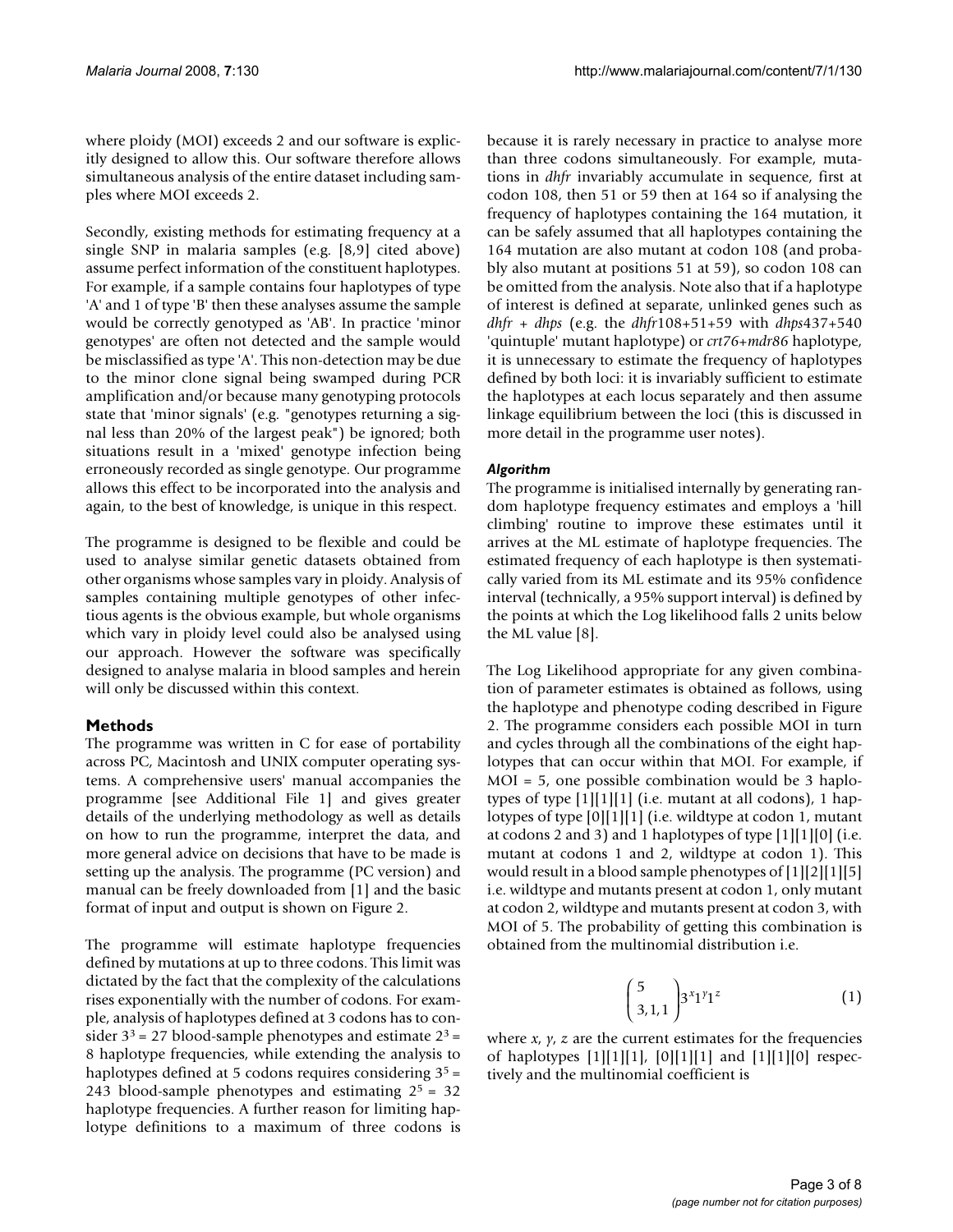(A)

| 0223    |
|---------|
| 0 1 2 4 |
| 0221    |
| 0001    |
| 0212    |
| 0114    |
| 0221    |
| etc     |
|         |

(B)

| Allele[0][0][0] 0.100282 CI 0.053275 to 0.165301 |
|--------------------------------------------------|
| Allele[0][0][1] 0.036462 CI 0.010825 to 0.083509 |
| Allele[0][1][0] 0.000004 CI 0.000000 to 0.017582 |
| Allele[0][1][1] 0.863227 CI 0.791573 to 0.918791 |
| Allele[1][0][0] 0.000006 CI 0.000000 to 0.017584 |
| Allele[1][0][1] 0.000009 CI 0.000000 to 0.017587 |
| Allele[1][1][0] 0.000005 CI 0.000000 to 0.017583 |
| Allele[1][1][1] 0.000005 CI 0.000000 to 0.017583 |

# **Figure 2**

**Input and output formats for MalHaploFreq**. (A) Input file format. Each line corresponds to a single blood sample. The first three indices are phenotypes at up to three codons where "0" indicates only wildtype is present, "2" mean only mutant are present,"1" means both wildtype and mutations are present. The fourth index is the multiplicity of infection (MOI). Assuming, for example, that *dhfr* is being analysed and that codons 1,2 and 3 represent positions 51, 59 and 108 respectively, then the first sample has only wildtype at position 51, only mutants at positions 59 and 108, and its MOI = 3. The second sample has only wildtype at position 51, has both wildtype and mutant and position 59, only mutant at position 108, and its MOI = 4. And so on throughout the input dataset. Missing data are indicated as '99' in the indices. (B) Output format. The indices represent codon genotypes, the first corresponding to codon 1, the second to codon 2 and the third to codon 3; within these brackets, "0" indicates wiltype and "1" indicates mutant. Assuming, as above, that *dhfr* is being analysed and that codons 1,2 and 3 represent positions 51, 59 and 108 respectively, then a haplotype mutant at only position 108 is encoded [0][0][1] and its estimated frequency is 3% with 95% CI of 1% to 8%. The 'double' mutant haplotype with mutations at positions 59 and 108 is encoded [0][1][1] and its estimated frequency is 86% with 95% CI of 79% to 92%. And so on.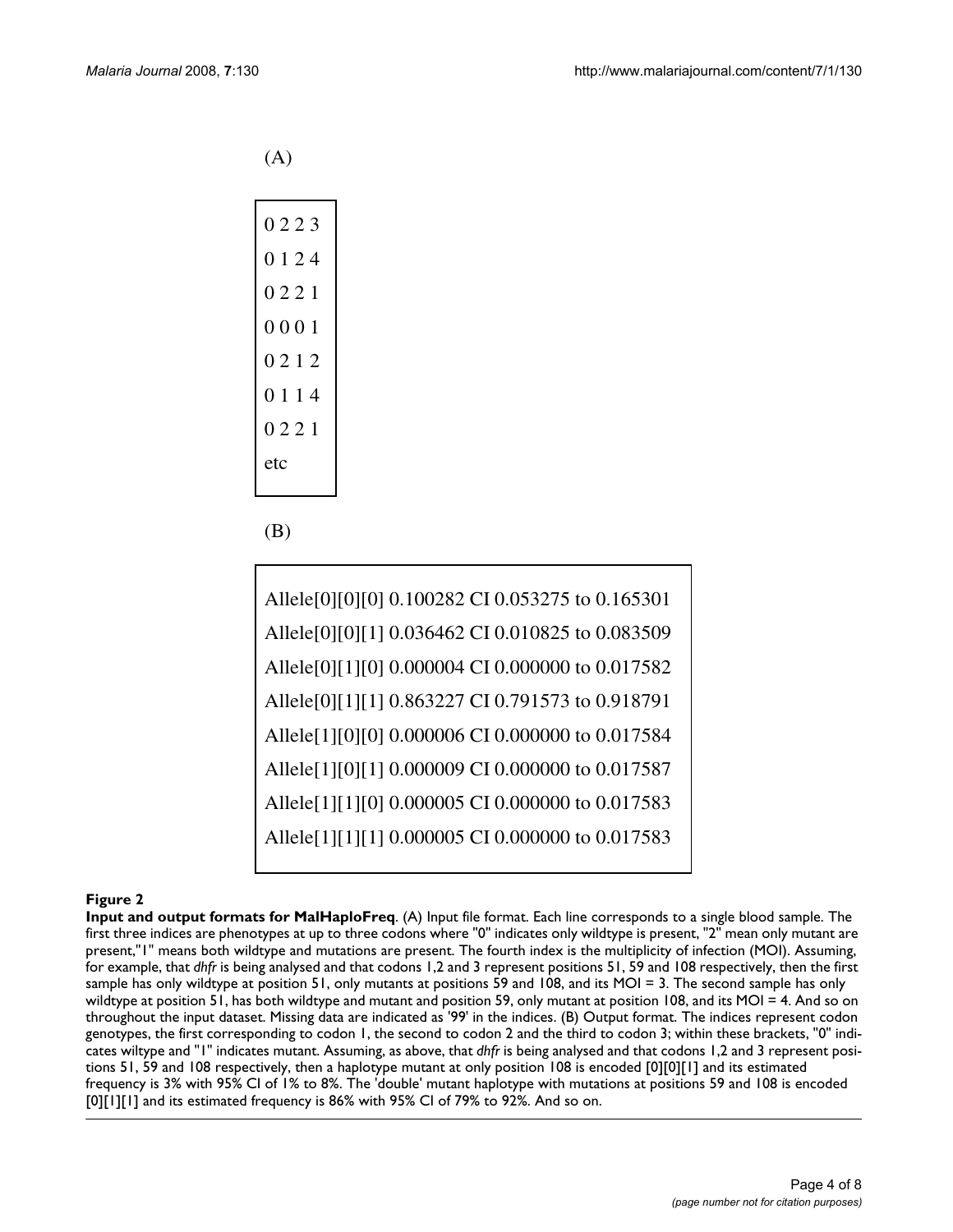$$
\binom{5}{3,1,1} = \frac{5!}{3! \ 1! \ 1!}
$$

A running total of probabilities of observing the various blood phenotypes is kept stored in an array prob [*p*] [*q*] [r] [*s*] where the final index, *s*, is MOI. So in the above example the running total kept in prob[1][2][1][5] would be incremented by the solution of Equation 1.

This is a very flexible approach because it examines each possible combination of clone haplotypes and works out the resulting phenotype that would be observed in the dataset rather than the true phenotype. So if, for example, minority clones are missed during the genotyping this is where the effect is incorporated. In the above example, assume clones present at frequency less than 0.33 in the sample are missed in the genotyping (this value is userdefined) then the 'true' phenotype [1][2][1][5] would actually be observed as [2][2][2][5] because the single clones with wildtype at codons 1 and 3 are below the detection limit of 0.33; consequently the value of prob[2][2][5][5] (rather than [1][2][1][5]) would be incremented by the solution of Equation 1.

### *Testing*

The programme has been used to estimate one-, two- and three-codon haplotypes on 16 unpublished datasets collected from Papua New Guinea (PNG) and Tanzania; each was subject to 7 separate analyses (spread over 4 loci: *crt*, *mdr*, *dhfr* and *dhps*), making 112 analyses in total. The programme ran smoothly, correctly identified inconsistencies in the data (e.g. identified samples encoded as having mixed mutant/wildtype infections in a single-clone infection) and gave sensible output. More specific and stringent testing was done in three parts.

A routine was built into the programme to simulate a dataset of the same type and size being analysed. The routine records exactly how many haplotypes of each type enter into the simulated dataset, ensuring the 'true' haplotype frequencies are known in the simulated dataset. It then invokes the main programme to see how well it estimates these 'true' simulated frequencies and whether the 'true' values fall within the 95% confidence interval. The user can command the programme to do this numerous times (e.g. 1,000) to check the programme accuracy: it prints out 'true' frequency, estimated frequency with 95% confidence intervals (CI) and whether the 'true' frequency falls within the 95% CI. At the end of the process it prints out how often the 'true' frequencies fall within the 95% CI. Obviously if the programme is working well this should happen about 95% of the time, and this was observed to be the case.

Single codon haplotype frequencies were available for 32 of the PNG/Tanzania analyses (the 16 datasets each analysed at *crt*76 and *mdr*86). These were obtained using a different algorithm and software (a Bayesian approach using WinBugs [9]). Both our analyses gave the same results. Extending the analysis to 2- and 3-codon haplotypes in MalHaploFreq were consistent with the single codon results in two important respects. Firstly, if there was no genetic variation at the additional codons then only two haplotypes were identified with frequencies identical to the one-locus results (although CI were slight larger). Secondly, if genetic variation was present at the additional codons then summing estimated haplotypes into two classes, corresponding to the single-codon haplotypes, gave identical frequencies.

The programme has an option to run the analyses numerous times from different starting frequencies. The starting frequencies used to initialise the program are generated at random and updated and improved to converge on final estimates. There is no guarantee that the programme will always converge on the same set of estimated frequencies, so it is important that the user can test that this is the case.

# **Results**

Extensive analyses of simulated datasets revealed that the 95% confidence limits were correctly estimated i.e. that the 'true' frequencies in the simulated datasets fell within the 95% CI in more than 95% of analyses. In fact around 98% to 99% of true frequencies fell within the 95% CI, presumably because the approximation used by maximum likelihood to calculate confidence intervals (i.e. a drop in 2 log likelihood units) is conservative. The 95% CI therefore err on the side of caution by being slightly too wide.

The 112 PNG and Tanzanian analyses were each re-analysed from 1000 initial haplotype frequency estimates to check that all 1000 re-analyses converged on the same estimates of haplotype frequency. There was one instance (in a three-codon analysis) where there appeared to be two points of convergence, the analysis converging on a single peak of lower LL in approximate 10% of the runs while the remainder converged on a peak of higher LL in the remaining 90% of cases. The differences in estimated frequencies were large, one estimated haplotype frequency increasing from 0.37 to 0.5 with a corresponding fall from 0.47 to 0.33 in the other main haplotype. Such 'false peaks' are rare in ML analyses but do occur. There is an option built into MalHaploFreq to check convergence from a user-defined number of different starting frequencies and users are strongly recommended to perform this check.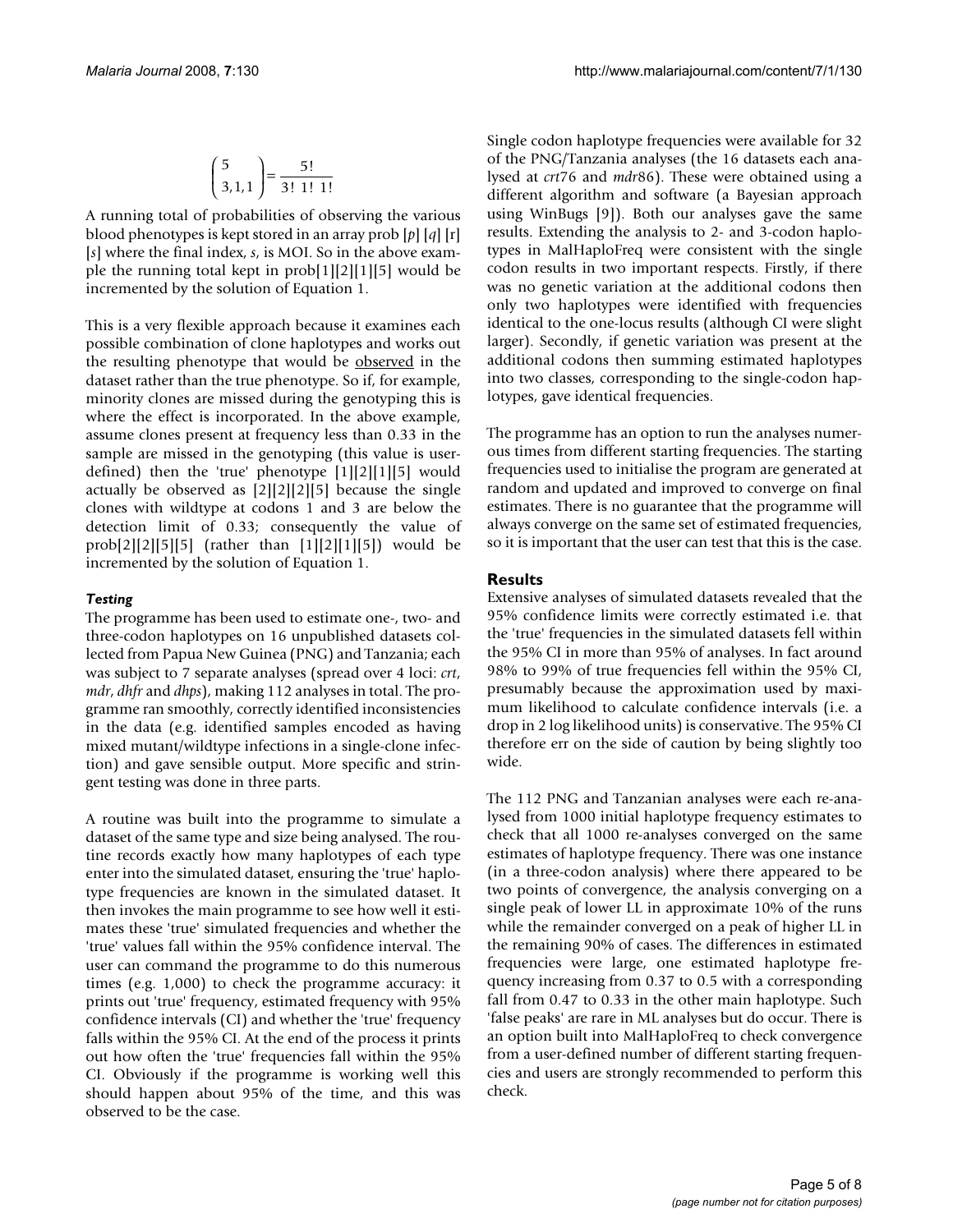- $1 \leftarrow 1,2,3$  for number of codons to be analysed; set to 4 if require 3 codon dhfr genotype omitting 'impossible' clones
- $9 \leftarrow$  level of precision required for ML estimate
- $3 \leftarrow$  level of precision required for CI estimation
- $8 \leftarrow$  maximum number of clones in any sample
- $n \leftarrow$  (must be y or n) whether 'minority' genotypes will be missed in typing
- 0.3  $\leftarrow$  the detection limit if minority genotypes are missed e.g. 0.3 means genotypes present at frequency less than  $30\%$  will be missed...
- $n \leftarrow$ (must be y or n) whether MOI is known for each sample
- $1 \leftarrow$  distribution type to be used if MOI is unknown
- $y \leftarrow$  (must be y or n) whether to check hillclimbing always converges on the same ML 'peak'
- $n \leftarrow$  (must be y or n) whether to check programme accuracy by simulating datasets and checking 95% of estimates fall within the 95% CI
- $H \leftarrow$  (must be H or L in uppercase) If a dataset is simulated should it be for a High or Low transmission setting?
- $100 \leftarrow$  required size of dataset for simulations to check programme accuracy
- $500 \leftarrow$  number of replicates used to check hillclimbing or programme accuracy
- $\theta \leftarrow$  a redundant parameter, set to zero. [This allows later programme versions to acquire additional information without making previous input files incompatible]
- $0 \leftarrow$  a redundant parameter, set to zero.
- $0 \leftarrow$  a redundant parameter, set to zero.
- $0 \leftarrow$  a redundant parameter, set to zero
- $0 \leftarrow$  a redundant parameter, set to zero.

# **Figure 3**

**Example parameter file for MalHaploFreq**. Parameters required to run MalHaploFreq are read from an external file 'MHFparameters.txt' in the following format. Descriptions for the parameter values are provided to the right of the arrow and are self-explanatory. The parameter values are to the left of the arrow; for example, the first parameter instructs MalHaploFreq to investigate haplotypes defined at only a single codon.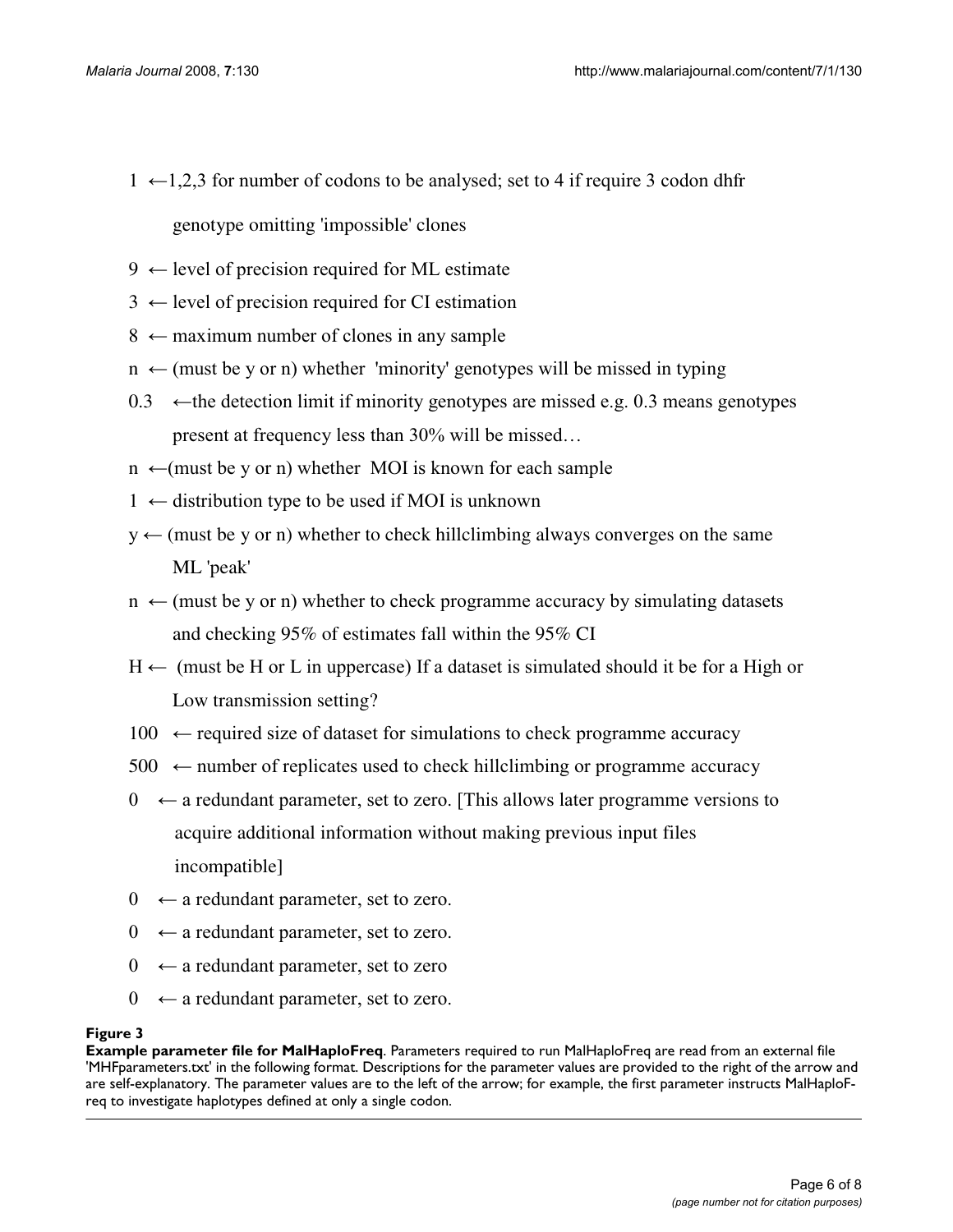### **Discussion**

The programme appears to perform well in estimating haplotype frequencies from both field and simulated datasets. It reads input parameters from a separate file rather than from a graphical interface and an example of an input file is provided on Figure 3. The advantage of this strategy is that analyses can be automated into batch files. For example part of a DOS batch file may read as follows:

del MHFdatafile.txt

del MHFparameters.txt

copy VillageAdatafile.txt MHFdatafile.txt

copy VillageAparameters.txt MHFparameters.txt

MalHaploFreq.exe > VillageAoutput.txt

The first two lines delete the default data and input parameter files. The next two lines copy the data for Village A into the default MalHaploFreq datafile (see Figure 2) and copy the required parameters for analysing Village A into the default parameter file (Figure 3). The final line runs MalHaploFreq.exe and dumps the screen output (using the '>' command) into an appropriately-named output file for future reference. A typical project will require many separate ML analyses, for example, many villages analysed at several loci with 1, 2, or 3 codons being analysed. Each analysis can be included in an automated analysis simply by setting up the data and parameter files required for each analysis and copying, pasting and editing this blocks of 5 lines into a larger DOS batch file.

This automation has two large advantages. Firstly, the analyses can be initially run rapidly with low levels of precision primarily to check the analyses proceed correctly and that any inconsistencies in the data identified by the program can be corrected. Contemporary methodology (such as genotyping chips) often produces large amounts of data on different loci and inconsistencies identified in one analysis can alter results obtained in the other; a common experience was to find that MOI was originally encoded as 1, indicating that a single clone was present, but later analysis of other loci revealed some codons to be mixed wildtype+mutant indicating that at least 2 clones must be present. The datasets could then be checked and revised if required (so that  $MOI > 1$ ) and the automated analysis easily repeated. The second advantage comes after the datasets are cleaned and ready for the definitive analyses. High levels of precision in frequency estimates and CI require considerable computer time, and there are associated computer-intensive checks to be made, particularly checking that the programme convergences on the same solution from numerous starting parameter values (1000 is recommended). The most convenient way of running these analyses is to download them onto a spare computer (typically a laptop) and leave an automated analysis ruining over the required period (for example, it required three weeks to perform and check the 112 PNG and Tanzanian analyses).

#### **Conclusion**

The use of molecular markers to track the spread of drug resistance and to guide policy requires that the frequency of mutations and haplotypes be calculated rather than their prevalence. An appropriate method to estimate their frequencies from blood sample data is by Maximum Likelihood techniques. This paper describes a flexible, freely downloadable computer program which implements this approach.

### **Authors' contributions**

IH designed the algorithm and wrote the programme. IH and TS tested it against field data and co-wrote the manuscript.

### **Additional material**

#### **Additional File 1**

*User manual for MalHaploFreq.* Click here for file [\[http://www.biomedcentral.com/content/supplementary/1475-](http://www.biomedcentral.com/content/supplementary/1475-2875-7-130-S1.pdf) 2875-7-130-S1.pdf]

# **Additional File 2**

*executable programme compiled for use on DOS or windows* Click here for file [\[http://www.biomedcentral.com/content/supplementary/1475-](http://www.biomedcentral.com/content/supplementary/1475-2875-7-130-S2.exe) 2875-7-130-S2.exe]

#### **Acknowledgements**

We thank Tiago Antao, Marcel Hommel and an anonymous referee for comments on the computer programme and Kefas Mugittu, Jutta Marfurt, Blaise Genton, Ingrid Felger and Hans-Peter Beck for access to unpublished datasets from Tanzania and Papua New Guinea. This work was supported by Bill & Melinda Gates Foundation project #39777 and the Liverpool School of Tropical Medicine.

#### **References**

- 1. website MHF: 2008 [[http://pcwww.liv.ac.uk/hastings/MalHaploFreq/\]](http://pcwww.liv.ac.uk/hastings/MalHaploFreq/).<br>2. Plowe CV: **Monitoring antimalarial drug resistance: making**
- 2. Plowe CV: **[Monitoring antimalarial drug resistance: making](http://www.ncbi.nlm.nih.gov/entrez/query.fcgi?cmd=Retrieve&db=PubMed&dopt=Abstract&list_uids=14506209) [the most of the tools at hand.](http://www.ncbi.nlm.nih.gov/entrez/query.fcgi?cmd=Retrieve&db=PubMed&dopt=Abstract&list_uids=14506209)** *Journal of Experimental Biology* 2003, **206:**3745-3752.
- 3. The East African Network for Monitoring Antimalarial Treatment: **[Monitoring antimalarial drug resistance within National](http://www.ncbi.nlm.nih.gov/entrez/query.fcgi?cmd=Retrieve&db=PubMed&dopt=Abstract&list_uids=11703843) Malaria Control Programmes: the EANMAT experience.** *Trop Med Int Health* 2001, **6:**891-898.
- 4. Anderson TJC, Roper C: **[The origins and spread of antimalarial](http://www.ncbi.nlm.nih.gov/entrez/query.fcgi?cmd=Retrieve&db=PubMed&dopt=Abstract&list_uids=15878153) [drug resistance: Lessons for policy makers.](http://www.ncbi.nlm.nih.gov/entrez/query.fcgi?cmd=Retrieve&db=PubMed&dopt=Abstract&list_uids=15878153)** *Acta Trop* 2005, **94:**269-280.